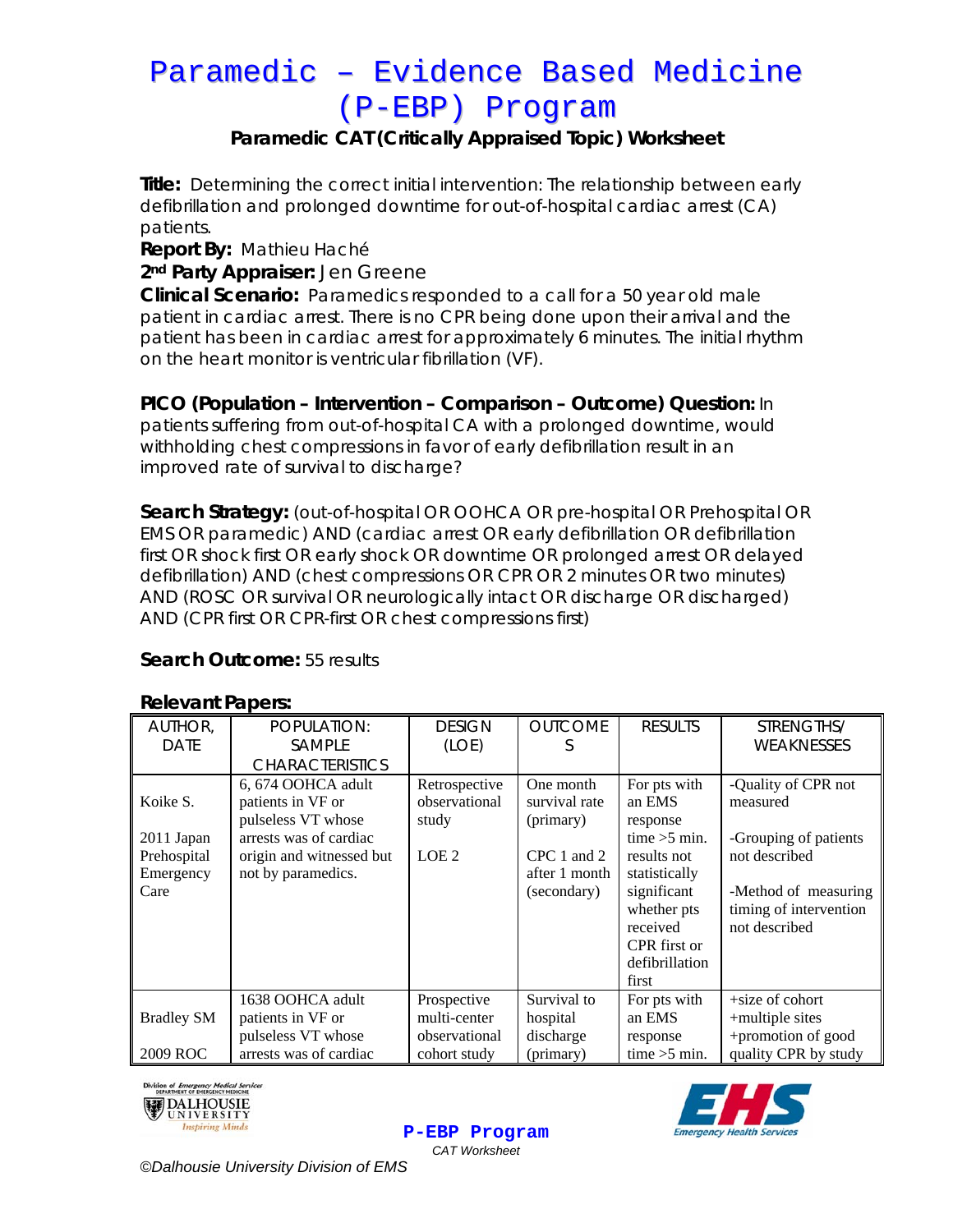# Paramedic – Evidence Based Medicine (P-EBP) Program

|            | origin and excluding         |                  |               | Results        | sites                  |
|------------|------------------------------|------------------|---------------|----------------|------------------------|
|            | <b>EMS</b> witnessed arrests | LOE <sub>2</sub> |               | demonstrated   | -CPR quality not       |
|            |                              |                  |               | an improved    | measured               |
|            |                              |                  |               | survival rate  | -Duration of CPR       |
|            |                              |                  |               | when they      | estimated by EMS       |
|            |                              |                  |               | had received   |                        |
|            |                              |                  |               | up to 195 sec  |                        |
|            |                              |                  |               | of EMS CPR     |                        |
|            |                              |                  |               | before         |                        |
|            |                              |                  |               | defibrillation |                        |
|            | OOHCA adult patients in      | Meta-analysis    | 1-ROSC        | Non-           | -Three of the four     |
| Meier P.   | VF or pulseless VT. Non-     | of four          | 2-Survival to | significant    | studies used "stacked" |
|            | trauma, non EMS-             | randomized,      | hospital      | results favor  | shocks                 |
| 2010 USA   | witnessed                    | controlled       | discharge     | a defib-first  | -Quality of CPR not    |
| <b>BMC</b> |                              | clinical trials  | 3-Favorable   | approach for   | measured               |
|            |                              |                  | neuro         | longer EMS     | -Lack of individual    |
|            |                              | LOE <sub>1</sub> | outcome at    | response       | patient data           |
|            |                              |                  | discharge     | times $($ >5   | +4 randomized          |
|            |                              |                  | 4-Survival at | min)           | controlled trials      |
|            |                              |                  | 1 year        |                |                        |

### **Comments:**

*No statistically-significant improvement was observed when a period of CPR was provided before defibrillation for patients where response time was delayed (approx. >5min).* 

## **Consider:** *Why would you NOT change practice, based on this article?*

*Our current protocol demanding the provision of two minutes of CPR to patients that have been in cardiac arrest ≥ 4 minutes is partly supported by the results of these studies. The use of CPR feedback devices may increase the effectiveness of providing two minutes of CPR for these patients and further research is required to demonstrate if it would statistically benefitting to the patient.* 

## **Clinical Bottom Line:**

*While being aware that the quality of chest compressions during the majority of pre-hospital cardiac arrests are not measured, papers reviewed could not guarantee that the CPR provided by EMS personnel was of good quality during the studies, and therefore, beneficial to the patient. A well-choreographed approach that would have the first EMS provider perform a period of good quality, uninterrupted chest compressions with the aid of a feedback device, while the second EMS attendant prepares the defibrillator for defibrillation (and deliver a shock when necessary), could possibly be the best approach for any EMS agency whether there was bystander CPR present or not and regardless of downtime.* 



**P-EBP Program** *CAT Worksheet* 



*©Dalhousie University Division of EMS*